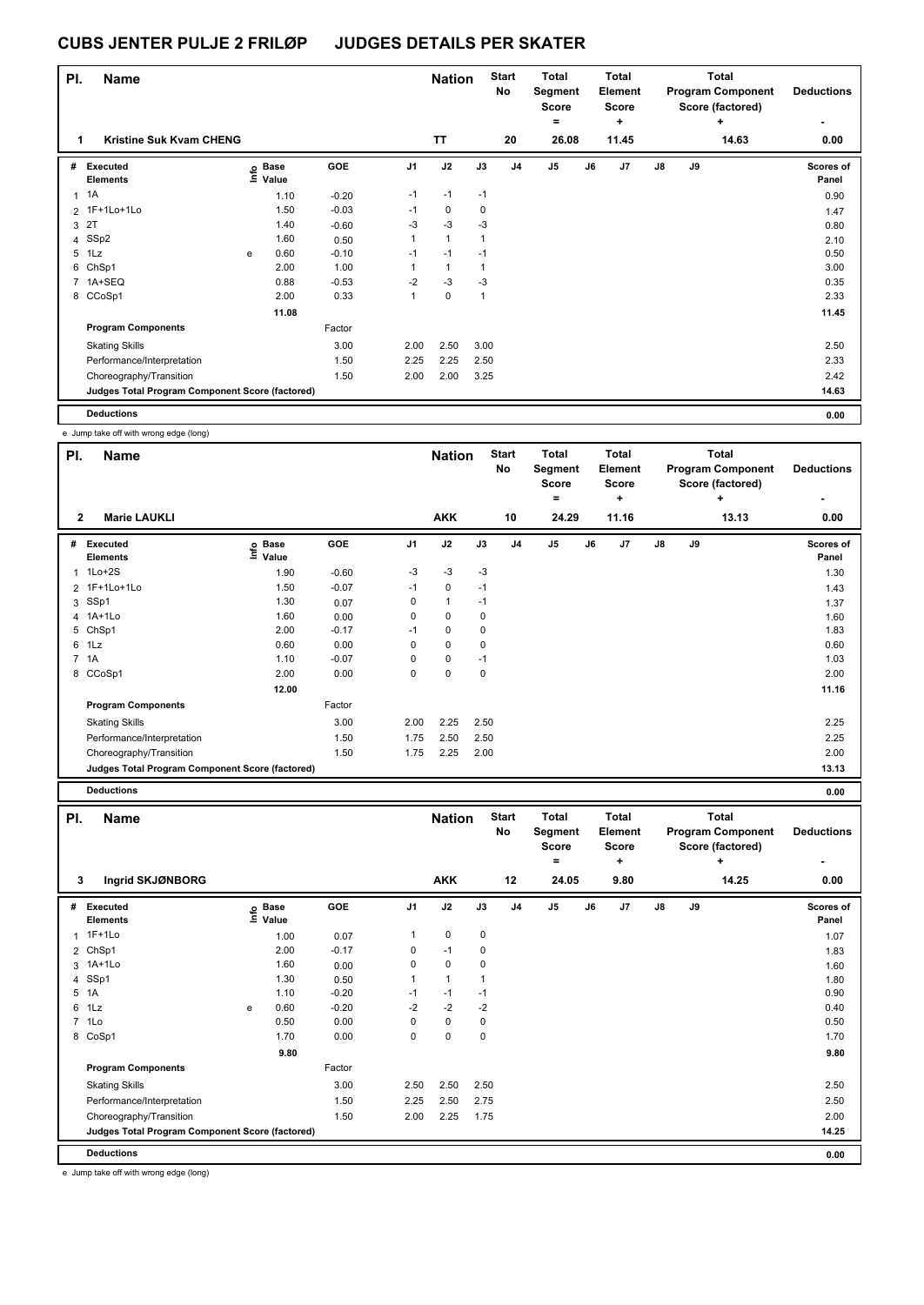| PI.            | Name                                            |                   |                      |         |                | <b>Nation</b>  |                      | <b>Start</b><br>No | <b>Total</b><br>Segment<br><b>Score</b><br>$\equiv$ | <b>Total</b><br>Element<br><b>Score</b><br>$\ddot{}$ |    |    | <b>Total</b><br><b>Program Component</b><br>Score (factored) | <b>Deductions</b>  |
|----------------|-------------------------------------------------|-------------------|----------------------|---------|----------------|----------------|----------------------|--------------------|-----------------------------------------------------|------------------------------------------------------|----|----|--------------------------------------------------------------|--------------------|
| 4              | <b>Emilie A. NYLEN</b>                          |                   |                      |         |                | OI             |                      | 15                 | 20.74                                               | 6.87                                                 |    |    | 13.87                                                        | 0.00               |
|                | # Executed<br>Elements                          | ١nf٥              | <b>Base</b><br>Value | GOE     | J1             | J2             | J3                   | J <sub>4</sub>     | J5                                                  | J6<br>J7                                             | J8 | J9 |                                                              | Scores of<br>Panel |
| $\mathbf{1}$   | $1F+1Lo$                                        |                   | 1.00                 | 0.00    | 0              | $\pmb{0}$      | $\pmb{0}$            |                    |                                                     |                                                      |    |    |                                                              | 1.00               |
|                | 2 1Lz+1Lo+1Lo                                   |                   | 1.60                 | $-0.23$ | -3             | $-2$           | $-2$                 |                    |                                                     |                                                      |    |    |                                                              | 1.37               |
| 3              | CSp                                             |                   | 0.00                 | 0.00    |                | ÷,             | L,                   |                    |                                                     |                                                      |    |    |                                                              | 0.00               |
| 4              | 1Lo                                             |                   | 0.50                 | 0.00    | $\mathbf 0$    | 0              | 0                    |                    |                                                     |                                                      |    |    |                                                              | 0.50               |
|                | 5 1F                                            |                   | 0.50                 | 0.00    | $\mathbf 0$    | 0              | $\mathbf 0$          |                    |                                                     |                                                      |    |    |                                                              | 0.50               |
| 6              | ChSp1                                           |                   | 2.00                 | 0.00    | 0              | $\pmb{0}$      | $\mathbf 0$          |                    |                                                     |                                                      |    |    |                                                              | 2.00               |
|                | 7 LSp1                                          |                   | 1.50                 | 0.00    | $\mathbf 0$    | 0              | $\mathbf 0$          |                    |                                                     |                                                      |    |    |                                                              | 1.50               |
|                |                                                 |                   | 7.10                 |         |                |                |                      |                    |                                                     |                                                      |    |    |                                                              | 6.87               |
|                | <b>Program Components</b>                       |                   |                      | Factor  |                |                |                      |                    |                                                     |                                                      |    |    |                                                              |                    |
|                | <b>Skating Skills</b>                           |                   |                      | 3.00    | 2.00           | 2.00           | 3.00                 |                    |                                                     |                                                      |    |    |                                                              | 2.33               |
|                | Performance/Interpretation                      |                   |                      | 1.50    | 2.25           | 2.50           | 2.25                 |                    |                                                     |                                                      |    |    |                                                              | 2.33               |
|                | Choreography/Transition                         |                   |                      | 1.50    | 1.75           | 2.50           | 2.50                 |                    |                                                     |                                                      |    |    |                                                              | 2.25               |
|                | Judges Total Program Component Score (factored) |                   |                      |         |                |                |                      |                    |                                                     |                                                      |    |    |                                                              | 13.87              |
|                |                                                 |                   |                      |         |                |                |                      |                    |                                                     |                                                      |    |    |                                                              |                    |
|                | <b>Deductions</b>                               |                   |                      |         |                |                |                      |                    |                                                     |                                                      |    |    |                                                              |                    |
|                |                                                 |                   |                      |         |                |                |                      |                    |                                                     |                                                      |    |    |                                                              | 0.00               |
| PI.            | <b>Name</b>                                     |                   |                      |         |                | <b>Nation</b>  |                      | <b>Start</b><br>No | <b>Total</b><br>Segment<br><b>Score</b>             | <b>Total</b><br>Element<br><b>Score</b>              |    |    | <b>Total</b><br><b>Program Component</b><br>Score (factored) | <b>Deductions</b>  |
|                |                                                 |                   |                      |         |                |                |                      |                    | $\equiv$                                            | $\ddot{}$                                            |    |    | +                                                            |                    |
| 5              | <b>Solveig STEFANSDOTTIR</b>                    |                   |                      |         |                | <b>BKK</b>     |                      | 17                 | 20.03                                               | 7.41                                                 |    |    | 12.62                                                        | 0.00               |
|                | # Executed<br>Elements                          | e Base<br>E Value | Value                | GOE     | J1             | J2             | J3                   | J <sub>4</sub>     | J5                                                  | J6<br>J7                                             | J8 | J9 |                                                              | Scores of<br>Panel |
| $\mathbf{1}$   | 1Lz+T+1Lo                                       | е                 | 1.10                 | $-0.10$ | $-1$           | $-1$           | $-1$                 |                    |                                                     |                                                      |    |    |                                                              | 1.00               |
| $\overline{2}$ | 2S                                              |                   | 1.40                 | $-0.60$ | $-3$           | $-3$           | $-3$                 |                    |                                                     |                                                      |    |    |                                                              | 0.80               |
| 3              | SSp1                                            |                   | 1.30                 | 0.17    | $\mathbf 0$    | $\mathbf{1}$   | $\mathbf 0$          |                    |                                                     |                                                      |    |    |                                                              | 1.47               |
| 4              | ChSp                                            |                   | 0.00                 | 0.00    | $\overline{a}$ | $\blacksquare$ | $\ddot{\phantom{1}}$ |                    |                                                     |                                                      |    |    |                                                              | 0.00               |
|                | 5 1A+T                                          |                   | 1.10                 | $-0.13$ | $-1$           | $\pmb{0}$      | $-1$                 |                    |                                                     |                                                      |    |    |                                                              | 0.97               |
| 6              | 1F                                              |                   | 0.50                 | 0.00    | $\mathbf 0$    | $\mathbf 0$    | $\mathbf 0$          |                    |                                                     |                                                      |    |    |                                                              | 0.50               |
| $\overline{7}$ | CCoSp1                                          |                   | 2.00                 | 0.17    | $\mathbf 0$    | $\pmb{0}$      | $\mathbf{1}$         |                    |                                                     |                                                      |    |    |                                                              | 2.17               |
|                | 8 1Lz                                           | e                 | 0.60                 | $-0.10$ | $-1$           | $-1$           | $-1$                 |                    |                                                     |                                                      |    |    |                                                              | 0.50               |
|                |                                                 |                   | 8.00                 |         |                |                |                      |                    |                                                     |                                                      |    |    |                                                              | 7.41               |
|                | <b>Program Components</b>                       |                   |                      | Factor  |                |                |                      |                    |                                                     |                                                      |    |    |                                                              |                    |

**Judges Total Program Component Score (factored) 12.62**

**Deductions 0.00**

e Jump take off with wrong edge (long)

| PI.          | <b>Name</b>                                     |                       |         |                | <b>Nation</b> |          | <b>Start</b><br>No | Total<br>Segment<br><b>Score</b><br>۰ |    | Total<br><b>Element</b><br><b>Score</b><br>÷ |               |    | Total<br><b>Program Component</b><br>Score (factored)<br>٠ | <b>Deductions</b>  |
|--------------|-------------------------------------------------|-----------------------|---------|----------------|---------------|----------|--------------------|---------------------------------------|----|----------------------------------------------|---------------|----|------------------------------------------------------------|--------------------|
| 6            | <b>Helene JØRGENSEN</b>                         |                       |         |                | <b>AKK</b>    |          | 4                  | 19.45                                 |    | 9.20                                         |               |    | 10.25                                                      | 0.00               |
| #            | Executed<br><b>Elements</b>                     | Base<br>lnfo<br>Value | GOE     | J <sub>1</sub> | J2            | J3       | J <sub>4</sub>     | J <sub>5</sub>                        | J6 | J7                                           | $\mathsf{J}8$ | J9 |                                                            | Scores of<br>Panel |
| $\mathbf{1}$ | $1A+T$                                          | 1.10                  | $-0.27$ | $-1$           | $-1$          | $-2$     |                    |                                       |    |                                              |               |    |                                                            | 0.83               |
|              | 2 2 S                                           | 1.40                  | $-0.60$ | -3             | $-3$          | $-3$     |                    |                                       |    |                                              |               |    |                                                            | 0.80               |
|              | 3 SSp1                                          | 1.30                  | $-0.10$ | $\Omega$       | 0             | $-1$     |                    |                                       |    |                                              |               |    |                                                            | 1.20               |
|              | 4 ChSp1                                         | 2.00                  | 0.00    | $\Omega$       | 0             | $\Omega$ |                    |                                       |    |                                              |               |    |                                                            | 2.00               |
|              | 5 1A                                            | 1.10                  | 0.00    | $\Omega$       | 0             | $\Omega$ |                    |                                       |    |                                              |               |    |                                                            | 1.10               |
|              | 6 1F+1Lo+1Lo                                    | 1.50                  | $-0.10$ | $-1$           | $-1$          | $-1$     |                    |                                       |    |                                              |               |    |                                                            | 1.40               |
|              | $7$ 1 Lz                                        | 0.60                  | $-0.13$ | $-1$           | $-2$          | $-1$     |                    |                                       |    |                                              |               |    |                                                            | 0.47               |
|              | 8 CSp1                                          | 1.40                  | 0.00    | 0              | 0             | 0        |                    |                                       |    |                                              |               |    |                                                            | 1.40               |
|              |                                                 | 10.40                 |         |                |               |          |                    |                                       |    |                                              |               |    |                                                            | 9.20               |
|              | <b>Program Components</b>                       |                       | Factor  |                |               |          |                    |                                       |    |                                              |               |    |                                                            |                    |
|              | <b>Skating Skills</b>                           |                       | 3.00    | 2.00           | 1.50          | 1.75     |                    |                                       |    |                                              |               |    |                                                            | 1.75               |
|              | Performance/Interpretation                      |                       | 1.50    | 1.50           | 1.50          | 1.75     |                    |                                       |    |                                              |               |    |                                                            | 1.58               |
|              | Choreography/Transition                         |                       | 1.50    | 1.75           | 1.25          | 2.25     |                    |                                       |    |                                              |               |    |                                                            | 1.75               |
|              | Judges Total Program Component Score (factored) |                       |         |                |               |          |                    |                                       |    |                                              |               |    |                                                            | 10.25              |
|              | <b>Deductions</b>                               |                       |         |                |               |          |                    |                                       |    |                                              |               |    |                                                            | 0.00               |
|              |                                                 |                       |         |                |               |          |                    |                                       |    |                                              |               |    |                                                            |                    |

Performance/Interpretation 1.83 1.50 1.75 2.00 1.75 2.00 1.75 1.83 Choreography/Transition 1.50 1.75 2.25 2.25 2.08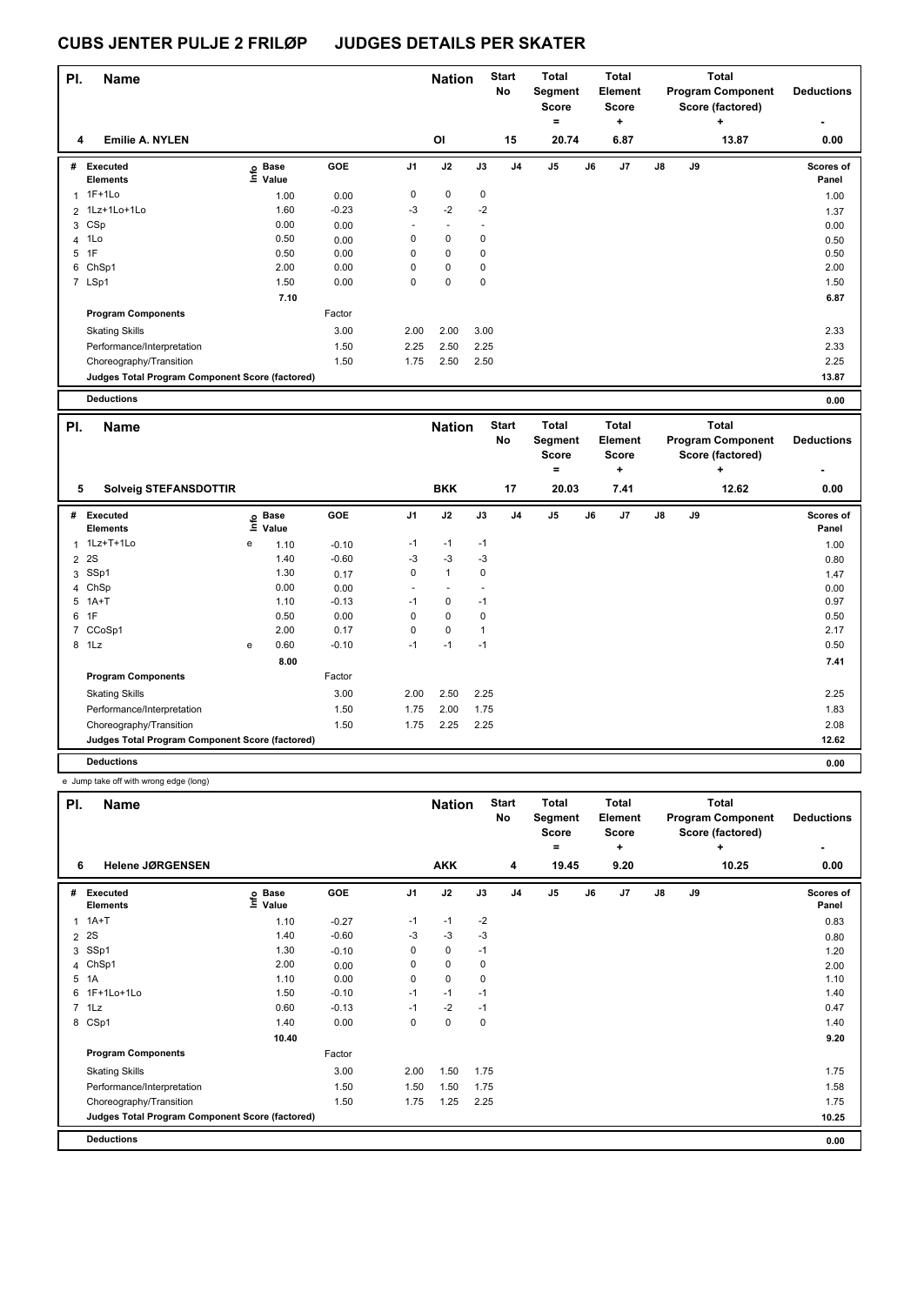| PI.          | <b>Name</b>                                     |   |                            |            |                | <b>Nation</b> |              | <b>Start</b><br><b>No</b> | Total<br>Segment<br><b>Score</b><br>۰ |    | Total<br>Element<br>Score<br>٠ |               |    | <b>Total</b><br><b>Program Component</b><br>Score (factored)<br>٠ | <b>Deductions</b><br>۰    |
|--------------|-------------------------------------------------|---|----------------------------|------------|----------------|---------------|--------------|---------------------------|---------------------------------------|----|--------------------------------|---------------|----|-------------------------------------------------------------------|---------------------------|
| 7            | <b>Nina JOAKIMSEN</b>                           |   |                            |            |                | <b>OI</b>     |              | 23                        | 19.40                                 |    | 9.01                           |               |    | 10.39                                                             | 0.00                      |
| #            | Executed<br><b>Elements</b>                     |   | e Base<br>E Value<br>Value | <b>GOE</b> | J <sub>1</sub> | J2            | J3           | J <sub>4</sub>            | J5                                    | J6 | J <sub>7</sub>                 | $\mathsf{J}8$ | J9 |                                                                   | <b>Scores of</b><br>Panel |
| $\mathbf{1}$ | 1F                                              |   | 0.50                       | 0.00       | 0              | $\mathbf 0$   | 0            |                           |                                       |    |                                |               |    |                                                                   | 0.50                      |
|              | 2 1A+SEQ                                        |   | 0.88                       | $-0.27$    | $-2$           | $-1$          | $-1$         |                           |                                       |    |                                |               |    |                                                                   | 0.61                      |
|              | 3 CoSp1                                         |   | 1.70                       | $-0.20$    | $-1$           | 0             | $-1$         |                           |                                       |    |                                |               |    |                                                                   | 1.50                      |
|              | $4$ 1Lz                                         | e | 0.60                       | $-0.20$    | $-2$           | $-2$          | $-2$         |                           |                                       |    |                                |               |    |                                                                   | 0.40                      |
| 5            | ChSp1                                           |   | 2.00                       | 0.67       | 1              | $\mathbf 0$   | $\mathbf{1}$ |                           |                                       |    |                                |               |    |                                                                   | 2.67                      |
|              | 6 CUSp1                                         |   | 1.70                       | $-0.60$    | $-2$           | $-1$          | $-3$         |                           |                                       |    |                                |               |    |                                                                   | 1.10                      |
|              | 7 1A                                            |   | 1.10                       | $-0.27$    | $-2$           | $-1$          | $-1$         |                           |                                       |    |                                |               |    |                                                                   | 0.83                      |
|              | 8 1Lz+1Lo+1Lo                                   | e | 1.60                       | $-0.20$    | $-2$           | $-2$          | $-2$         |                           |                                       |    |                                |               |    |                                                                   | 1.40                      |
|              |                                                 |   | 10.08                      |            |                |               |              |                           |                                       |    |                                |               |    |                                                                   | 9.01                      |
|              | <b>Program Components</b>                       |   |                            | Factor     |                |               |              |                           |                                       |    |                                |               |    |                                                                   |                           |
|              | <b>Skating Skills</b>                           |   |                            | 3.00       | 1.50           | 1.75          | 1.75         |                           |                                       |    |                                |               |    |                                                                   | 1.67                      |
|              | Performance/Interpretation                      |   |                            | 1.50       | 1.25           | 2.25          | 2.00         |                           |                                       |    |                                |               |    |                                                                   | 1.83                      |
|              | Choreography/Transition                         |   |                            | 1.50       | 1.00           | 2.00          | 2.25         |                           |                                       |    |                                |               |    |                                                                   | 1.75                      |
|              | Judges Total Program Component Score (factored) |   |                            |            |                |               |              |                           |                                       |    |                                |               |    |                                                                   | 10.39                     |
|              | <b>Deductions</b>                               |   |                            |            |                |               |              |                           |                                       |    |                                |               |    |                                                                   | 0.00                      |

e Jump take off with wrong edge (long)

| PI. | <b>Name</b>                                     |                            |            |                | <b>Nation</b> |                | <b>Start</b><br>No | <b>Total</b><br>Segment<br><b>Score</b><br>۰ |    | <b>Total</b><br>Element<br><b>Score</b><br>٠ |               |    | <b>Total</b><br><b>Program Component</b><br>Score (factored)<br>÷ | <b>Deductions</b>  |
|-----|-------------------------------------------------|----------------------------|------------|----------------|---------------|----------------|--------------------|----------------------------------------------|----|----------------------------------------------|---------------|----|-------------------------------------------------------------------|--------------------|
| 8   | Ella Sofia ROLL-LUND                            |                            |            |                | <b>TT</b>     |                | $\mathbf{2}$       | 19.25                                        |    | 7.37                                         |               |    | 11.88                                                             | 0.00               |
| #   | <b>Executed</b><br><b>Elements</b>              | e Base<br>E Value<br>Value | <b>GOE</b> | J <sub>1</sub> | J2            | J3             | J <sub>4</sub>     | J <sub>5</sub>                               | J6 | J7                                           | $\mathsf{J}8$ | J9 |                                                                   | Scores of<br>Panel |
|     | 1 1S+1Lo+1Lo                                    | 1.40                       | 0.03       | 0              | $-1$          | $\overline{1}$ |                    |                                              |    |                                              |               |    |                                                                   | 1.43               |
|     | 2 SSp1                                          | 1.30                       | 0.17       | 1              | $\mathbf 0$   | 0              |                    |                                              |    |                                              |               |    |                                                                   | 1.47               |
|     | 3 1F                                            | 0.50                       | 0.00       | 0              | 0             | 0              |                    |                                              |    |                                              |               |    |                                                                   | 0.50               |
|     | 4 1Lo                                           | 0.50                       | 0.00       | 0              | 0             | 0              |                    |                                              |    |                                              |               |    |                                                                   | 0.50               |
| 5   | ChSp                                            | 0.00                       | 0.00       | ٠              |               |                |                    |                                              |    |                                              |               |    |                                                                   | 0.00               |
| 6   | $1F+1Lo$                                        | 1.00                       | 0.00       | 0              | $\mathbf 0$   | 0              |                    |                                              |    |                                              |               |    |                                                                   | 1.00               |
|     | 7 1Lz                                           | 0.60                       | 0.00       | 0              | $\mathbf 0$   | 0              |                    |                                              |    |                                              |               |    |                                                                   | 0.60               |
|     | 8 CoSp1                                         | 1.70                       | 0.17       | 0              | $\mathbf 0$   | 1              |                    |                                              |    |                                              |               |    |                                                                   | 1.87               |
|     |                                                 | 7.00                       |            |                |               |                |                    |                                              |    |                                              |               |    |                                                                   | 7.37               |
|     | <b>Program Components</b>                       |                            | Factor     |                |               |                |                    |                                              |    |                                              |               |    |                                                                   |                    |
|     | <b>Skating Skills</b>                           |                            | 3.00       | 2.00           | 1.50          | 2.25           |                    |                                              |    |                                              |               |    |                                                                   | 1.92               |
|     | Performance/Interpretation                      |                            | 1.50       | 2.25           | 2.00          | 2.00           |                    |                                              |    |                                              |               |    |                                                                   | 2.08               |
|     | Choreography/Transition                         |                            | 1.50       | 2.00           | 1.75          | 2.25           |                    |                                              |    |                                              |               |    |                                                                   | 2.00               |
|     | Judges Total Program Component Score (factored) |                            |            |                |               |                |                    |                                              |    |                                              |               |    |                                                                   | 11.88              |
|     | <b>Deductions</b>                               |                            |            |                |               |                |                    |                                              |    |                                              |               |    |                                                                   | 0.00               |

| <b>Deductions</b> |  |
|-------------------|--|

| PI.            | <b>Name</b>                                     |   |                   |            |                | <b>Nation</b> |              | <b>Start</b><br>No | <b>Total</b><br>Segment<br><b>Score</b><br>۰ |    | <b>Total</b><br>Element<br><b>Score</b><br>÷ |               |    | <b>Total</b><br><b>Program Component</b><br>Score (factored)<br>÷ | <b>Deductions</b>         |
|----------------|-------------------------------------------------|---|-------------------|------------|----------------|---------------|--------------|--------------------|----------------------------------------------|----|----------------------------------------------|---------------|----|-------------------------------------------------------------------|---------------------------|
| 9              | <b>Zelda FRASER</b>                             |   |                   |            |                | <b>AKK</b>    |              | 11                 | 19.24                                        |    | 9.37                                         |               |    | 9.87                                                              | 0.00                      |
| #              | Executed<br><b>Elements</b>                     |   | e Base<br>E Value | <b>GOE</b> | J <sub>1</sub> | J2            | J3           | J <sub>4</sub>     | J <sub>5</sub>                               | J6 | J7                                           | $\mathsf{J}8$ | J9 |                                                                   | <b>Scores of</b><br>Panel |
| 1              | 1A                                              |   | 1.10              | 0.07       | 0              | $\pmb{0}$     | $\mathbf{1}$ |                    |                                              |    |                                              |               |    |                                                                   | 1.17                      |
| 2              | 1F                                              |   | 0.50              | 0.00       | 0              | $\mathbf 0$   | 0            |                    |                                              |    |                                              |               |    |                                                                   | 0.50                      |
| 3              | CUSp1                                           |   | 1.70              | $-0.20$    | 0              | $\mathbf 0$   | $-2$         |                    |                                              |    |                                              |               |    |                                                                   | 1.50                      |
|                | 4 ChSp1                                         |   | 2.00              | $-0.67$    | $-1$           | $-1$          | $-2$         |                    |                                              |    |                                              |               |    |                                                                   | 1.33                      |
| 5              | $1A+1L0$                                        |   | 1.60              | 0.00       | 0              | $\mathbf 0$   | 0            |                    |                                              |    |                                              |               |    |                                                                   | 1.60                      |
|                | 6 1F+1T+1Lo                                     |   | 1.40              | $-0.03$    | 0              | $\mathbf 0$   | $-1$         |                    |                                              |    |                                              |               |    |                                                                   | 1.37                      |
| $\overline{7}$ | 1Lz                                             | e | 0.60              | $-0.20$    | $-2$           | $-2$          | $-2$         |                    |                                              |    |                                              |               |    |                                                                   | 0.40                      |
|                | 8 CoSp1                                         |   | 1.70              | $-0.20$    | $-1$           | $\mathbf 0$   | $-1$         |                    |                                              |    |                                              |               |    |                                                                   | 1.50                      |
|                |                                                 |   | 10.60             |            |                |               |              |                    |                                              |    |                                              |               |    |                                                                   | 9.37                      |
|                | <b>Program Components</b>                       |   |                   | Factor     |                |               |              |                    |                                              |    |                                              |               |    |                                                                   |                           |
|                | <b>Skating Skills</b>                           |   |                   | 3.00       | 1.25           | 2.50          | 1.50         |                    |                                              |    |                                              |               |    |                                                                   | 1.75                      |
|                | Performance/Interpretation                      |   |                   | 1.50       | 0.75           | 2.25          | 1.50         |                    |                                              |    |                                              |               |    |                                                                   | 1.50                      |
|                | Choreography/Transition                         |   |                   | 1.50       | 1.00           | 2.50          | 1.25         |                    |                                              |    |                                              |               |    |                                                                   | 1.58                      |
|                | Judges Total Program Component Score (factored) |   |                   |            |                |               |              |                    |                                              |    |                                              |               |    |                                                                   | 9.87                      |
|                | <b>Deductions</b>                               |   |                   |            |                |               |              |                    |                                              |    |                                              |               |    |                                                                   | 0.00                      |

e Jump take off with wrong edge (long)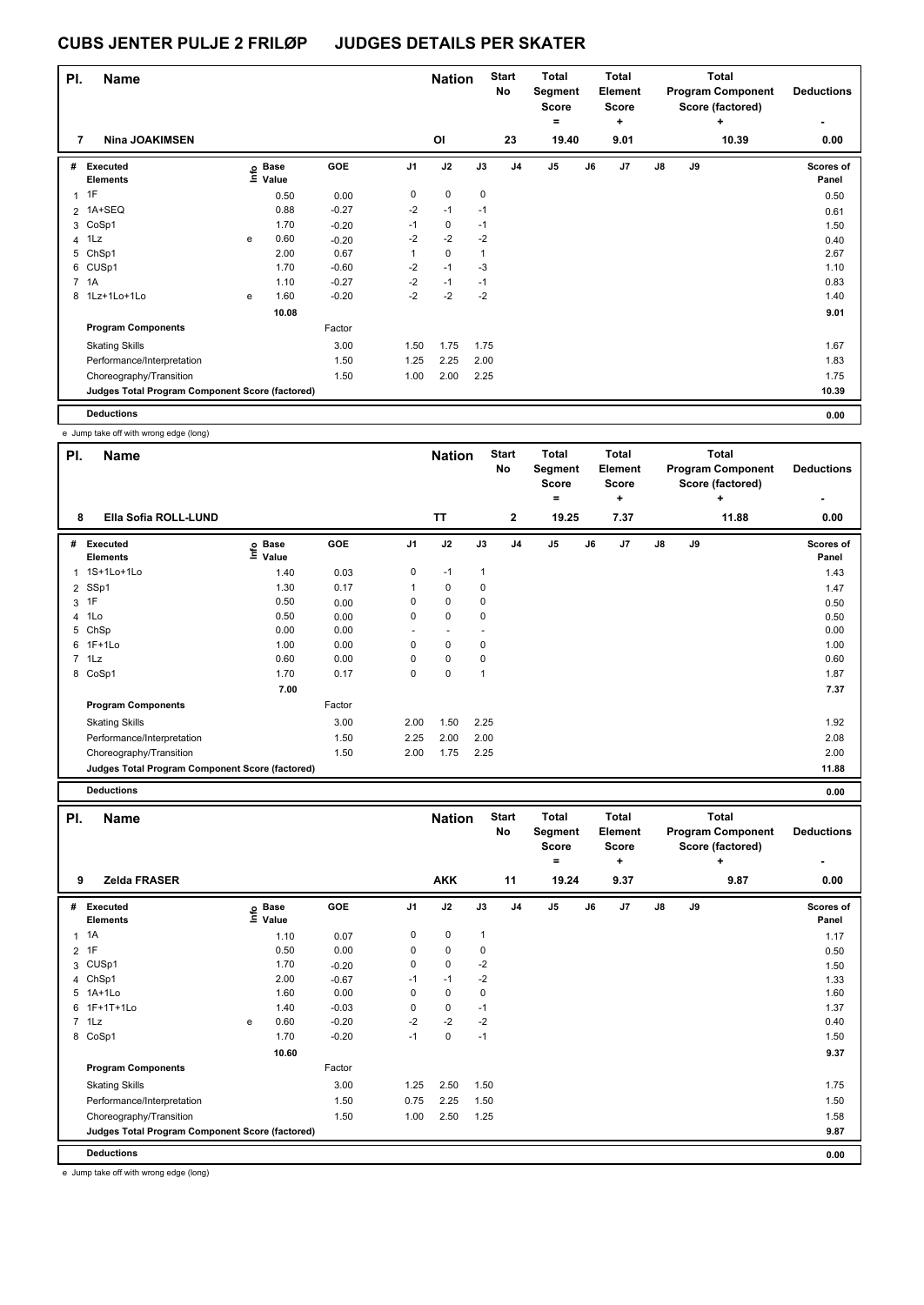| PI.            | <b>Name</b>                                     |                            |            |                | <b>Nation</b> |      | <b>Start</b><br>No | Total<br>Segment<br><b>Score</b><br>۰ |    | <b>Total</b><br>Element<br><b>Score</b><br>÷ |               |    | <b>Total</b><br><b>Program Component</b><br>Score (factored)<br>÷ | <b>Deductions</b>  |
|----------------|-------------------------------------------------|----------------------------|------------|----------------|---------------|------|--------------------|---------------------------------------|----|----------------------------------------------|---------------|----|-------------------------------------------------------------------|--------------------|
| 10             | Karianne SKRETTINGLAND                          |                            |            |                | <b>GKK</b>    |      | 9                  | 18.84                                 |    | 8.83                                         |               |    | 10.01                                                             | 0.00               |
| #              | Executed<br><b>Elements</b>                     | e Base<br>E Value<br>Value | <b>GOE</b> | J <sub>1</sub> | J2            | J3   | J <sub>4</sub>     | J <sub>5</sub>                        | J6 | J7                                           | $\mathsf{J}8$ | J9 |                                                                   | Scores of<br>Panel |
| $\mathbf{1}$   | 1Lz                                             | 0.60                       | 0.07       | 1              | $\mathbf 0$   | 0    |                    |                                       |    |                                              |               |    |                                                                   | 0.67               |
|                | 2 SSp1                                          | 1.30                       | 0.00       | 0              | $\mathbf 0$   | 0    |                    |                                       |    |                                              |               |    |                                                                   | 1.30               |
|                | 3 1A+1A+SEQ                                     | 1.76                       | 0.00       | 0              | 0             | 0    |                    |                                       |    |                                              |               |    |                                                                   | 1.76               |
| $\overline{4}$ | 1F                                              | 0.50                       | 0.00       | 0              | $\mathbf 0$   | 0    |                    |                                       |    |                                              |               |    |                                                                   | 0.50               |
| 5              | CoSp1                                           | 1.70                       | $-0.70$    | $-2$           | $-2$          | $-3$ |                    |                                       |    |                                              |               |    |                                                                   | 1.00               |
| 6              | 1F+1Lo+1Lo<                                     | 1.40                       | $-0.13$    | $-1$           | $-2$          | $-1$ |                    |                                       |    |                                              |               |    |                                                                   | 1.27               |
| $\overline{7}$ | CiSt1                                           | 1.80                       | $-0.10$    | 0              | $\mathbf 0$   | $-1$ |                    |                                       |    |                                              |               |    |                                                                   | 1.70               |
| 8              | 1Lo                                             | 0.50                       | 0.13       | 1              | $\mathbf 0$   | 1    |                    |                                       |    |                                              |               |    |                                                                   | 0.63               |
|                |                                                 | 9.56                       |            |                |               |      |                    |                                       |    |                                              |               |    |                                                                   | 8.83               |
|                | <b>Program Components</b>                       |                            | Factor     |                |               |      |                    |                                       |    |                                              |               |    |                                                                   |                    |
|                | <b>Skating Skills</b>                           |                            | 3.00       | 2.00           | 1.75          | 1.50 |                    |                                       |    |                                              |               |    |                                                                   | 1.75               |
|                | Performance/Interpretation                      |                            | 1.50       | 1.75           | 1.50          | 1.75 |                    |                                       |    |                                              |               |    |                                                                   | 1.67               |
|                | Choreography/Transition                         |                            | 1.50       | 2.00           | 1.50          | 1.00 |                    |                                       |    |                                              |               |    |                                                                   | 1.50               |
|                | Judges Total Program Component Score (factored) |                            |            |                |               |      |                    |                                       |    |                                              |               |    |                                                                   | 10.01              |
|                | <b>Deductions</b>                               |                            |            |                |               |      |                    |                                       |    |                                              |               |    |                                                                   | 0.00               |

< Downgraded jump

| PI.            | <b>Name</b>                                     |                            |            |             | <b>Nation</b> |             | <b>Start</b><br>No | Total<br>Segment<br><b>Score</b><br>۰ |    | <b>Total</b><br>Element<br><b>Score</b><br>٠ |               |    | <b>Total</b><br><b>Program Component</b><br>Score (factored)<br>٠ | <b>Deductions</b>         |
|----------------|-------------------------------------------------|----------------------------|------------|-------------|---------------|-------------|--------------------|---------------------------------------|----|----------------------------------------------|---------------|----|-------------------------------------------------------------------|---------------------------|
| 11             | Rebecka Tranung HOLTEBU                         |                            |            |             | <b>OSK</b>    |             | 6                  | 18.48                                 |    | 5.47                                         |               |    | 13.01                                                             | 0.00                      |
| #              | <b>Executed</b><br><b>Elements</b>              | e Base<br>E Value<br>Value | <b>GOE</b> | J1          | J2            | J3          | J <sub>4</sub>     | J <sub>5</sub>                        | J6 | J <sub>7</sub>                               | $\mathsf{J}8$ | J9 |                                                                   | <b>Scores of</b><br>Panel |
|                | $1F+1Lo$                                        | 1.00                       | $-0.30$    | $-3$        | $-3$          | $-3$        |                    |                                       |    |                                              |               |    |                                                                   | 0.70                      |
|                | 2 1Lz+1Lo+1T                                    | 1.50                       | 0.00       | 0           | $\mathbf 0$   | 0           |                    |                                       |    |                                              |               |    |                                                                   | 1.50                      |
| 3              | 1A                                              | 1.10                       | 0.00       | 0           | 0             | 0           |                    |                                       |    |                                              |               |    |                                                                   | 1.10                      |
|                | 4 USp1                                          | 1.20                       | $-0.20$    | $-1$        | $\mathbf 0$   | $-1$        |                    |                                       |    |                                              |               |    |                                                                   | 1.00                      |
| 5              | ChSp                                            | 0.00                       | 0.00       | ٠           |               |             |                    |                                       |    |                                              |               |    |                                                                   | 0.00                      |
|                | 6 1Lz                                           | 0.60                       | 0.07       | 0           | $\mathbf 0$   | 1           |                    |                                       |    |                                              |               |    |                                                                   | 0.67                      |
| $\overline{7}$ | CSp                                             | 0.00                       | 0.00       |             |               |             |                    |                                       |    |                                              |               |    |                                                                   | 0.00                      |
|                | 8 1F                                            | 0.50                       | 0.00       | $\mathbf 0$ | $\mathbf 0$   | $\mathbf 0$ |                    |                                       |    |                                              |               |    |                                                                   | 0.50                      |
|                |                                                 | 5.90                       |            |             |               |             |                    |                                       |    |                                              |               |    |                                                                   | 5.47                      |
|                | <b>Program Components</b>                       |                            | Factor     |             |               |             |                    |                                       |    |                                              |               |    |                                                                   |                           |
|                | <b>Skating Skills</b>                           |                            | 3.00       | 2.25        | 1.75          | 2.50        |                    |                                       |    |                                              |               |    |                                                                   | 2.17                      |
|                | Performance/Interpretation                      |                            | 1.50       | 2.00        | 2.00          | 2.25        |                    |                                       |    |                                              |               |    |                                                                   | 2.08                      |
|                | Choreography/Transition                         |                            | 1.50       | 2.00        | 2.00          | 2.75        |                    |                                       |    |                                              |               |    |                                                                   | 2.25                      |
|                | Judges Total Program Component Score (factored) |                            |            |             |               |             |                    |                                       |    |                                              |               |    |                                                                   | 13.01                     |
|                | <b>Deductions</b>                               |                            |            |             |               |             |                    |                                       |    |                                              |               |    |                                                                   | 0.00                      |

**Name Deductions - Nation** Start Total **Segment Score = Total Element Score + Total Program Component Score (factored) + PI.** Name Start Controllering Start Controllering Start Controllering Start Controllering Start **No # Executed Elements Base Value GOE J1 J2 J3 J4 J5 J6 J7 J8 J9 Scores of Panel** <sup>1</sup> 1S+1T+1Lo 1.30 -0.03 -1 <sup>0</sup> 0 1.27 **Info 12 Andrea Vassholmen MOSTUE AKK 18 15.12 7.63 7.49 0.00** 2 1Lz e 0.60 -0.20 -2 -2 -2 0.40 3 USp1 1.20 0.17 0 0 1 1.37 4 ChSp1 2.00 -0.17 0 0 -1 1.83 5 1Lo+1Lo< 0.90 -0.10 -1 -1 -1 0.80 6 1F 0.50 -0.07 -1 -1 0 0.43 7 1S 0.40 -0.07 -1 0 -1 0.33 8 CSp1 1.40 -0.20 -1 0 -1 1.20  **8.30 7.63 Program Components**  Skating Skills 1.25 1.50 1.25 Factor 3.00 1.33 Performance/Interpretation 1.08 1.50 0.75 1.50 1.00 1.08 1.08 1.08 1.08 Choreography/Transition 1.25 1.50 1.00 1.25 1.50 1.25 1.50 1.25 1.50 **Deductions 0.00 Judges Total Program Component Score (factored) 7.49**

< Downgraded jump e Jump take off with wrong edge (long)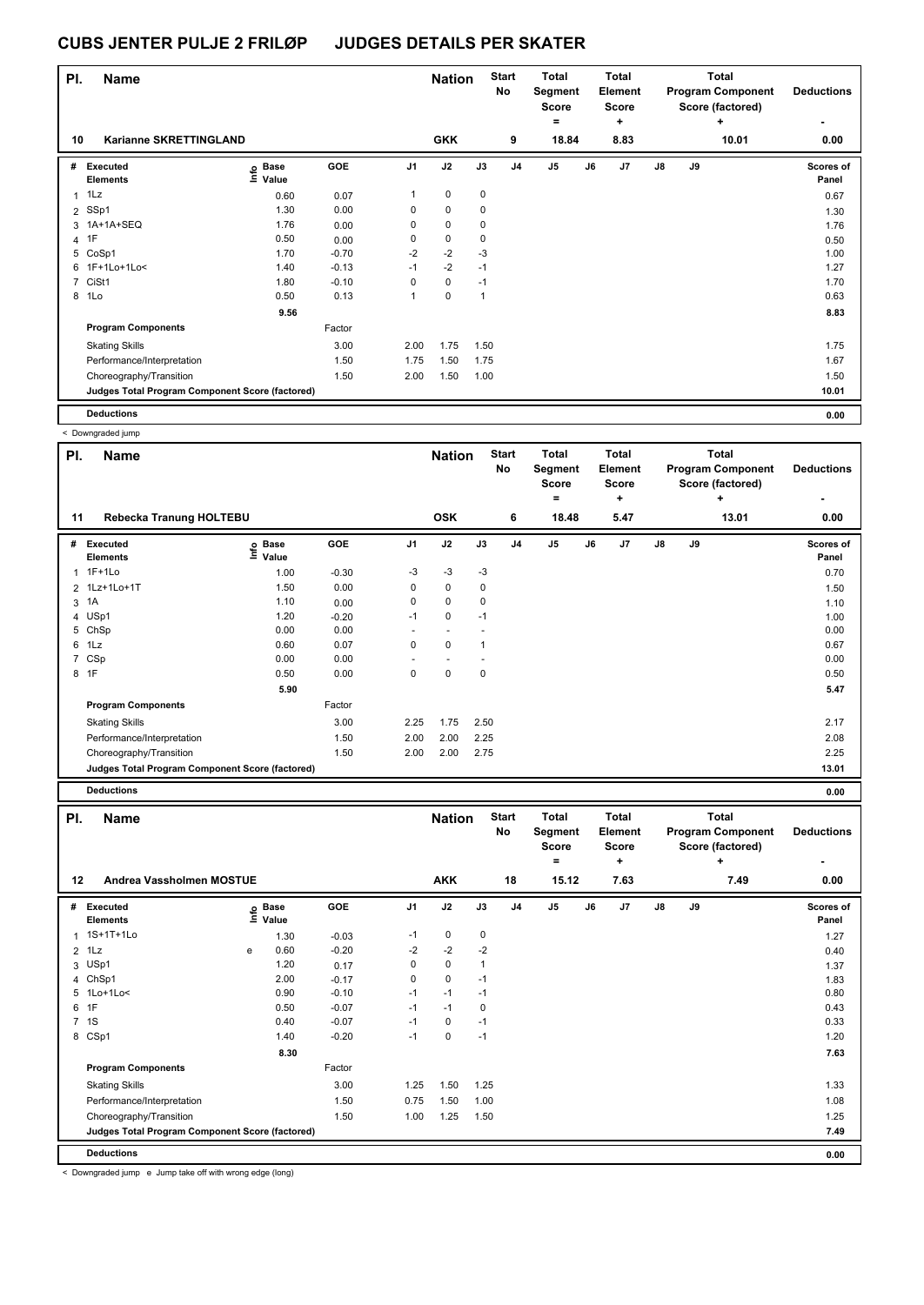| PI.            | <b>Name</b>                                     |   |                            |         |                          | <b>Nation</b>            |      | <b>Start</b><br>No | <b>Total</b><br>Segment<br><b>Score</b><br>۰ |    | <b>Total</b><br>Element<br><b>Score</b><br>٠ |               |    | <b>Total</b><br><b>Program Component</b><br>Score (factored)<br>٠ | <b>Deductions</b><br>۰ |
|----------------|-------------------------------------------------|---|----------------------------|---------|--------------------------|--------------------------|------|--------------------|----------------------------------------------|----|----------------------------------------------|---------------|----|-------------------------------------------------------------------|------------------------|
| 13             | <b>Elise JOHNSRUD</b>                           |   |                            |         |                          | <b>TT</b>                |      | 13                 | 14.80                                        |    | 4.16                                         |               |    | 10.64                                                             | 0.00                   |
| #              | Executed<br><b>Elements</b>                     |   | e Base<br>E Value<br>Value | GOE     | J <sub>1</sub>           | J2                       | J3   | J4                 | $\mathsf{J}5$                                | J6 | J7                                           | $\mathsf{J}8$ | J9 |                                                                   | Scores of<br>Panel     |
| 1              | $1F+1Lo$                                        |   | 1.00                       | $-0.07$ | 0                        | $-1$                     | $-1$ |                    |                                              |    |                                              |               |    |                                                                   | 0.93                   |
|                | 2 SSp                                           |   | 0.00                       | 0.00    | $\overline{\phantom{a}}$ | $\overline{\phantom{a}}$ |      |                    |                                              |    |                                              |               |    |                                                                   | 0.00                   |
| 3              | 1Lo                                             |   | 0.50                       | 0.00    | 0                        | 0                        | 0    |                    |                                              |    |                                              |               |    |                                                                   | 0.50                   |
|                | 4 ChSp                                          |   | 0.00                       | 0.00    |                          | $\overline{\phantom{a}}$ |      |                    |                                              |    |                                              |               |    |                                                                   | 0.00                   |
|                | 5 1S+1Lo+T                                      |   | 0.90                       | 0.00    | 0                        | 0                        | 0    |                    |                                              |    |                                              |               |    |                                                                   | 0.90                   |
| 6              | 1Lz                                             | e | 0.60                       | $-0.27$ | $-2$                     | $-3$                     | $-3$ |                    |                                              |    |                                              |               |    |                                                                   | 0.33                   |
| $\overline{7}$ | 1F                                              |   | 0.50                       | 0.00    | 0                        | $\mathbf 0$              | 0    |                    |                                              |    |                                              |               |    |                                                                   | 0.50                   |
|                | 8 CSp1                                          |   | 1.40                       | $-0.40$ | $-1$                     | $-2$                     | $-1$ |                    |                                              |    |                                              |               |    |                                                                   | 1.00                   |
|                |                                                 |   | 4.90                       |         |                          |                          |      |                    |                                              |    |                                              |               |    |                                                                   | 4.16                   |
|                | <b>Program Components</b>                       |   |                            | Factor  |                          |                          |      |                    |                                              |    |                                              |               |    |                                                                   |                        |
|                | <b>Skating Skills</b>                           |   |                            | 3.00    | 1.75                     | 1.75                     | 1.75 |                    |                                              |    |                                              |               |    |                                                                   | 1.75                   |
|                | Performance/Interpretation                      |   |                            | 1.50    | 1.50                     | 2.00                     | 1.50 |                    |                                              |    |                                              |               |    |                                                                   | 1.67                   |
|                | Choreography/Transition                         |   |                            | 1.50    | 1.75                     | 1.75                     | 2.25 |                    |                                              |    |                                              |               |    |                                                                   | 1.92                   |
|                | Judges Total Program Component Score (factored) |   |                            |         |                          |                          |      |                    |                                              |    |                                              |               |    |                                                                   | 10.64                  |
|                | <b>Deductions</b>                               |   |                            |         |                          |                          |      |                    |                                              |    |                                              |               |    |                                                                   | 0.00                   |

e Jump take off with wrong edge (long)

| PI. | <b>Name</b>                                     |   |                            |         |                | <b>Nation</b>            |      | <b>Start</b><br>No | <b>Total</b><br>Segment<br><b>Score</b><br>= |    | <b>Total</b><br>Element<br><b>Score</b><br>٠ |               |    | <b>Total</b><br><b>Program Component</b><br>Score (factored)<br>÷ | <b>Deductions</b>  |
|-----|-------------------------------------------------|---|----------------------------|---------|----------------|--------------------------|------|--------------------|----------------------------------------------|----|----------------------------------------------|---------------|----|-------------------------------------------------------------------|--------------------|
| 14  | <b>Lisa DYPSJORD</b>                            |   |                            |         |                | <b>OSK</b>               |      | 3                  | 14.67                                        |    | 5.67                                         |               |    | 9.00                                                              | 0.00               |
| #   | Executed<br><b>Elements</b>                     |   | e Base<br>E Value<br>Value | GOE     | J <sub>1</sub> | J2                       | J3   | J <sub>4</sub>     | J <sub>5</sub>                               | J6 | J7                                           | $\mathsf{J}8$ | J9 |                                                                   | Scores of<br>Panel |
|     | $1 \t1A$                                        |   | 1.10                       | $-0.13$ | 0              | $-1$                     | $-1$ |                    |                                              |    |                                              |               |    |                                                                   | 0.97               |
|     | $2$ 1Lz                                         |   | 0.60                       | $-0.03$ | 0              | $\mathbf 0$              | $-1$ |                    |                                              |    |                                              |               |    |                                                                   | 0.57               |
|     | 3 1F+1Lo<+1Lo<<                                 |   | 0.90                       | $-0.27$ | -2             | -3                       | -3   |                    |                                              |    |                                              |               |    |                                                                   | 0.63               |
|     | 4 CoSp1                                         |   | 1.70                       | $-0.20$ | $-1$           | $\mathbf 0$              | $-1$ |                    |                                              |    |                                              |               |    |                                                                   | 1.50               |
|     | 5 ChSp                                          |   | 0.00                       | 0.00    | ٠              | $\overline{\phantom{a}}$ |      |                    |                                              |    |                                              |               |    |                                                                   | 0.00               |
|     | $6$ 1F+1T<<                                     |   | 0.50                       | $-0.10$ | 0              | $-2$                     | $-1$ |                    |                                              |    |                                              |               |    |                                                                   | 0.40               |
|     | 7 CCoSp1                                        |   | 2.00                       | $-0.80$ | $-3$           | $-2$                     | -3   |                    |                                              |    |                                              |               |    |                                                                   | 1.20               |
|     | 8 1Lz                                           | e | 0.60                       | $-0.20$ | $-2$           | $-2$                     | $-2$ |                    |                                              |    |                                              |               |    |                                                                   | 0.40               |
|     |                                                 |   | 7.40                       |         |                |                          |      |                    |                                              |    |                                              |               |    |                                                                   | 5.67               |
|     | <b>Program Components</b>                       |   |                            | Factor  |                |                          |      |                    |                                              |    |                                              |               |    |                                                                   |                    |
|     | <b>Skating Skills</b>                           |   |                            | 3.00    | 1.75           | 1.75                     | 1.25 |                    |                                              |    |                                              |               |    |                                                                   | 1.58               |
|     | Performance/Interpretation                      |   |                            | 1.50    | 1.50           | 1.25                     | 1.50 |                    |                                              |    |                                              |               |    |                                                                   | 1.42               |
|     | Choreography/Transition                         |   |                            | 1.50    | 1.50           | 1.50                     | 1.25 |                    |                                              |    |                                              |               |    |                                                                   | 1.42               |
|     | Judges Total Program Component Score (factored) |   |                            |         |                |                          |      |                    |                                              |    |                                              |               |    |                                                                   | 9.00               |
|     | <b>Deductions</b>                               |   |                            |         |                |                          |      |                    |                                              |    |                                              |               |    |                                                                   | 0.00               |

< Downgraded jump e Jump take off with wrong edge (long)

| PI.            | <b>Name</b>                                     |      |                      |            |                          | <b>Nation</b> |             | <b>Start</b><br><b>No</b> | <b>Total</b><br>Segment<br><b>Score</b><br>۰ |    | <b>Total</b><br>Element<br>Score<br>٠ |               |    | Total<br><b>Program Component</b><br>Score (factored)<br>÷ | <b>Deductions</b><br>۰ |
|----------------|-------------------------------------------------|------|----------------------|------------|--------------------------|---------------|-------------|---------------------------|----------------------------------------------|----|---------------------------------------|---------------|----|------------------------------------------------------------|------------------------|
| 15             | <b>Amanda BJERKE</b>                            |      |                      |            |                          | <b>GKK</b>    |             | 24                        | 13.38                                        |    | 4.87                                  |               |    | 8.51                                                       | 0.00                   |
| #              | Executed<br><b>Elements</b>                     | lnfo | <b>Base</b><br>Value | <b>GOE</b> | J <sub>1</sub>           | J2            | J3          | J <sub>4</sub>            | J <sub>5</sub>                               | J6 | J7                                    | $\mathsf{J}8$ | J9 |                                                            | Scores of<br>Panel     |
| 1              | 1Lz+T+1Lo                                       | е    | 1.10                 | $-0.20$    | $-2$                     | $-2$          | $-2$        |                           |                                              |    |                                       |               |    |                                                            | 0.90                   |
| $\overline{2}$ | 1A                                              |      | 1.10                 | $-0.40$    | $-2$                     | $-2$          | $-2$        |                           |                                              |    |                                       |               |    |                                                            | 0.70                   |
|                | 3 CoSp                                          |      | 0.00                 | 0.00       | ٠                        | ٠             |             |                           |                                              |    |                                       |               |    |                                                            | 0.00                   |
|                | 4 1F+1Lo                                        |      | 1.00                 | 0.00       | 0                        | $\mathbf 0$   | 0           |                           |                                              |    |                                       |               |    |                                                            | 1.00                   |
|                | 5 SISt                                          |      | 0.00                 | 0.00       | $\overline{\phantom{a}}$ |               |             |                           |                                              |    |                                       |               |    |                                                            | 0.00                   |
| 6              | 1F                                              |      | 0.50                 | $-0.03$    | 0                        | $-1$          | 0           |                           |                                              |    |                                       |               |    |                                                            | 0.47                   |
|                | 7 1Lo                                           |      | 0.50                 | $-0.07$    | $\Omega$                 | $-1$          | $-1$        |                           |                                              |    |                                       |               |    |                                                            | 0.43                   |
|                | 8 USp1                                          |      | 1.20                 | 0.17       | 0                        | $\pmb{0}$     | $\mathbf 1$ |                           |                                              |    |                                       |               |    |                                                            | 1.37                   |
|                |                                                 |      | 5.40                 |            |                          |               |             |                           |                                              |    |                                       |               |    |                                                            | 4.87                   |
|                | <b>Program Components</b>                       |      |                      | Factor     |                          |               |             |                           |                                              |    |                                       |               |    |                                                            |                        |
|                | <b>Skating Skills</b>                           |      |                      | 3.00       | 1.50                     | 1.50          | 1.50        |                           |                                              |    |                                       |               |    |                                                            | 1.50                   |
|                | Performance/Interpretation                      |      |                      | 1.50       | 1.00                     | 1.75          | 1.50        |                           |                                              |    |                                       |               |    |                                                            | 1.42                   |
|                | Choreography/Transition                         |      |                      | 1.50       | 0.75                     | 1.50          | 1.50        |                           |                                              |    |                                       |               |    |                                                            | 1.25                   |
|                | Judges Total Program Component Score (factored) |      |                      |            |                          |               |             |                           |                                              |    |                                       |               |    |                                                            | 8.51                   |
|                | <b>Deductions</b>                               |      |                      |            |                          |               |             |                           |                                              |    |                                       |               |    |                                                            | 0.00                   |

e Jump take off with wrong edge (long)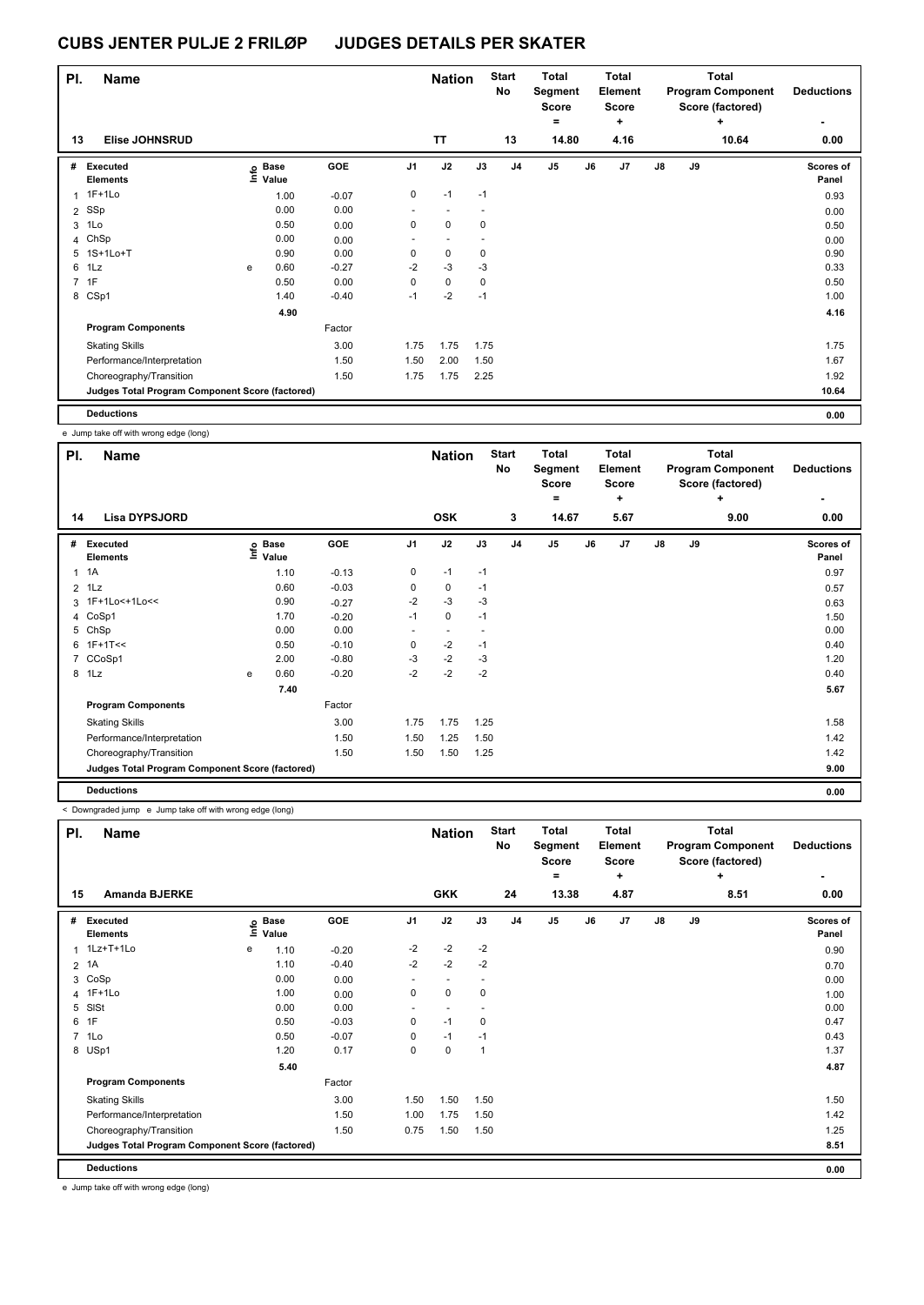| PI.            | <b>Name</b>                                     |                                                                       |                    |              | <b>Nation</b>     |               | <b>Start</b><br>No | <b>Total</b><br>Segment |    | <b>Total</b><br>Element |    |    | <b>Total</b><br><b>Program Component</b> | <b>Deductions</b> |
|----------------|-------------------------------------------------|-----------------------------------------------------------------------|--------------------|--------------|-------------------|---------------|--------------------|-------------------------|----|-------------------------|----|----|------------------------------------------|-------------------|
|                |                                                 |                                                                       |                    |              |                   |               |                    | <b>Score</b>            |    | <b>Score</b>            |    |    | Score (factored)                         |                   |
|                |                                                 |                                                                       |                    |              |                   |               |                    | $=$                     |    | ÷                       |    |    | $\ddot{}$                                |                   |
| 16             | <b>Malin HANSEN</b>                             |                                                                       |                    |              | <b>AKK</b>        |               | 5                  | 13.14                   |    | 4.90                    |    |    | 8.24                                     | 0.00              |
|                | # Executed                                      | e Base<br>⊑ Value                                                     | GOE                | J1           | J2                | J3            | J <sub>4</sub>     | J5                      | J6 | J7                      | J8 | J9 |                                          | Scores of         |
|                | <b>Elements</b>                                 |                                                                       |                    |              |                   |               |                    |                         |    |                         |    |    |                                          | Panel             |
|                | 1 1 A                                           | 1.10                                                                  | 0.00               | 0            | $\pmb{0}$         | 0             |                    |                         |    |                         |    |    |                                          | 1.10              |
| 2              | 1Lz                                             | 0.60                                                                  | 0.00               | 0            | $\pmb{0}$         | 0             |                    |                         |    |                         |    |    |                                          | 0.60              |
|                | 3 USp1<br>1Lo+1Lo                               | 1.20<br>1.00                                                          | $-0.40$            | -2<br>0      | $-1$<br>$\pmb{0}$ | $-1$<br>0     |                    |                         |    |                         |    |    |                                          | 0.80              |
| 4              | 5 SSp                                           | 0.00                                                                  | 0.00<br>0.00       | ÷,           | $\overline{a}$    | ÷,            |                    |                         |    |                         |    |    |                                          | 1.00<br>0.00      |
|                | 6 1F+1Lo                                        | 1.00                                                                  | 0.00               | 0            | 0                 | 0             |                    |                         |    |                         |    |    |                                          | 1.00              |
|                | 7 ChSp                                          | 0.00                                                                  | 0.00               |              | L,                | Ĭ.            |                    |                         |    |                         |    |    |                                          | 0.00              |
|                | 8 1S                                            | 0.40                                                                  | 0.00               | 0            | $\pmb{0}$         | $\pmb{0}$     |                    |                         |    |                         |    |    |                                          | 0.40              |
|                |                                                 | 5.30                                                                  |                    |              |                   |               |                    |                         |    |                         |    |    |                                          | 4.90              |
|                | <b>Program Components</b>                       |                                                                       | Factor             |              |                   |               |                    |                         |    |                         |    |    |                                          |                   |
|                | <b>Skating Skills</b>                           |                                                                       | 3.00               | 1.50         | 1.50              | 1.00          |                    |                         |    |                         |    |    |                                          | 1.33              |
|                | Performance/Interpretation                      |                                                                       | 1.50               | 1.25         | 1.25              | 1.50          |                    |                         |    |                         |    |    |                                          | 1.33              |
|                | Choreography/Transition                         |                                                                       | 1.50               | 1.75         | 1.50              | 1.25          |                    |                         |    |                         |    |    |                                          | 1.50              |
|                | Judges Total Program Component Score (factored) |                                                                       |                    |              |                   |               |                    |                         |    |                         |    |    |                                          | 8.24              |
|                |                                                 |                                                                       |                    |              |                   |               |                    |                         |    |                         |    |    |                                          |                   |
|                | <b>Deductions</b>                               |                                                                       |                    |              |                   |               |                    |                         |    |                         |    |    |                                          | 0.00              |
| PI.            | <b>Name</b>                                     |                                                                       |                    |              | <b>Nation</b>     |               | <b>Start</b>       | <b>Total</b>            |    | <b>Total</b>            |    |    | <b>Total</b>                             |                   |
|                |                                                 |                                                                       |                    |              |                   |               | No                 | Segment                 |    | Element                 |    |    | <b>Program Component</b>                 | <b>Deductions</b> |
|                |                                                 |                                                                       |                    |              |                   |               |                    | <b>Score</b>            |    | <b>Score</b>            |    |    | Score (factored)                         |                   |
|                |                                                 |                                                                       |                    |              |                   |               |                    | Ξ                       |    | +                       |    |    | +                                        |                   |
| 17             | Åse Marie SANDMARK                              |                                                                       |                    |              | <b>GKK</b>        |               | 16                 | 12.55                   |    | 6.43                    |    |    | 6.12                                     | 0.00              |
|                | # Executed                                      |                                                                       | GOE                | J1           | J2                | J3            | J <sub>4</sub>     | J5                      | J6 | J7                      | J8 | J9 |                                          | Scores of         |
|                | Elements                                        | e Base<br>⊑ Value                                                     |                    |              |                   |               |                    |                         |    |                         |    |    |                                          | Panel             |
|                | 1 1Lo+1Lo                                       | 1.00                                                                  | 0.00               | 0            | $\pmb{0}$         | 0             |                    |                         |    |                         |    |    |                                          | 1.00              |
| $\overline{2}$ | 1S                                              | 0.40                                                                  | 0.00               | 0            | $\pmb{0}$         | 0             |                    |                         |    |                         |    |    |                                          | 0.40              |
| 3              | CoSp1                                           | 1.70                                                                  | $-0.40$            | -1           | $-2$              | $-1$          |                    |                         |    |                         |    |    |                                          | 1.30              |
| 4              | USp1                                            | 1.20                                                                  | $-0.50$            | -2           | $-1$              | $-2$          |                    |                         |    |                         |    |    |                                          | 0.70              |
|                | 5 SISt1                                         | 1.80                                                                  | $-0.50$            | $-1$         | $-2$              | $-2$          |                    |                         |    |                         |    |    |                                          | 1.30              |
|                | 6 1F+1Lo+1Lo                                    | 1.50                                                                  | $-0.20$            | $-2$         | $-2$              | $-2$          |                    |                         |    |                         |    |    |                                          | 1.30              |
|                | $7$ 1 Lz                                        | 0.60                                                                  | $-0.17$            | $-2$         | $-2$              | $-1$          |                    |                         |    |                         |    |    |                                          | 0.43              |
|                |                                                 | 8.20                                                                  |                    |              |                   |               |                    |                         |    |                         |    |    |                                          | 6.43              |
|                | <b>Program Components</b>                       |                                                                       | Factor             |              |                   |               |                    |                         |    |                         |    |    |                                          |                   |
|                | <b>Skating Skills</b>                           |                                                                       | 3.00               | 1.25         | 1.25              | 0.75          |                    |                         |    |                         |    |    |                                          | 1.08              |
|                | Performance/Interpretation                      |                                                                       | 1.50               | 1.00         | 1.25              | 0.75          |                    |                         |    |                         |    |    |                                          | 1.00              |
|                | Choreography/Transition                         |                                                                       | 1.50               | 1.00         | 1.00              | 0.75          |                    |                         |    |                         |    |    |                                          | 0.92              |
|                | Judges Total Program Component Score (factored) |                                                                       |                    |              |                   |               |                    |                         |    |                         |    |    |                                          | 6.12              |
|                | <b>Deductions</b>                               |                                                                       |                    |              |                   |               |                    |                         |    |                         |    |    |                                          | 0.00              |
|                |                                                 |                                                                       |                    |              |                   |               | <b>Start</b>       | Total                   |    | <b>Total</b>            |    |    | Total                                    |                   |
| PI.            | Name                                            |                                                                       |                    |              | <b>Nation</b>     |               | No                 |                         |    | Element                 |    |    | <b>Program Component</b>                 | <b>Deductions</b> |
|                |                                                 |                                                                       |                    |              |                   |               |                    | Segment<br>Score        |    | <b>Score</b>            |    |    | Score (factored)                         |                   |
|                |                                                 |                                                                       |                    |              |                   |               |                    | $=$                     |    | $\ddot{}$               |    |    | $\ddot{}$                                |                   |
| 18             | <b>Helene Gude SMÅGE</b>                        |                                                                       |                    |              | <b>BKK</b>        |               | 22                 | 12.30                   |    | 7.30                    |    |    | 5.00                                     | 0.00              |
|                |                                                 |                                                                       |                    |              |                   |               |                    |                         |    |                         |    |    |                                          |                   |
|                | # Executed                                      | $\overset{\circ}{\text{E}}$ Base<br>$\overset{\circ}{\text{E}}$ Value | GOE                | J1           | J2                | $\mathsf{J3}$ | J4                 | J5                      | J6 | J7                      | J8 | J9 |                                          | Scores of         |
|                | Elements                                        |                                                                       |                    |              |                   |               |                    |                         |    |                         |    |    |                                          | Panel             |
|                | 1 ChSp1                                         | 2.00                                                                  | $-0.33$            | $-1$         | $\pmb{0}$         | $-1$          |                    |                         |    |                         |    |    |                                          | 1.67              |
|                | 2 CCoSp1                                        | 2.00                                                                  | $-0.30$            | $-1$         | $-1$              | $-1$          |                    |                         |    |                         |    |    |                                          | 1.70              |
|                | 3 1F                                            | 0.50                                                                  | $-0.03$            | 0            | $\pmb{0}$         | $-1$          |                    |                         |    |                         |    |    |                                          | 0.47              |
|                | 4 1Lo<br>5 1F+1Lo<<+1Lo<<                       | 0.50<br>0.50                                                          | $-0.07$<br>$-0.23$ | $-1$<br>$-2$ | $\pmb{0}$<br>$-2$ | $-1$<br>$-3$  |                    |                         |    |                         |    |    |                                          | 0.43<br>0.27      |
|                | 6 1Lz+1Lo                                       | 1.10                                                                  | $-0.17$            | $-1$         | $-2$              | $-2$          |                    |                         |    |                         |    |    |                                          | 0.93              |
|                | $7$ 1 Lz                                        | 0.60                                                                  | $-0.07$            | -1           | $-1$              | 0             |                    |                         |    |                         |    |    |                                          | 0.53              |
|                | 8 SSp1                                          | 1.30                                                                  | 0.00               | 0            | 0                 | 0             |                    |                         |    |                         |    |    |                                          | 1.30              |
|                |                                                 | 8.50                                                                  |                    |              |                   |               |                    |                         |    |                         |    |    |                                          | 7.30              |

Skating Skills 1.00 1.00 0.50 3.00 0.83

Performance/Interpretation 1.50 0.75 0.75 1.25 0.92 Choreography/Transition 1.50 0.75 0.75 0.75 0.75

**Deductions 0.00 Judges Total Program Component Score (factored) 5.00**

Factor

< Downgraded jump

**Program Components**